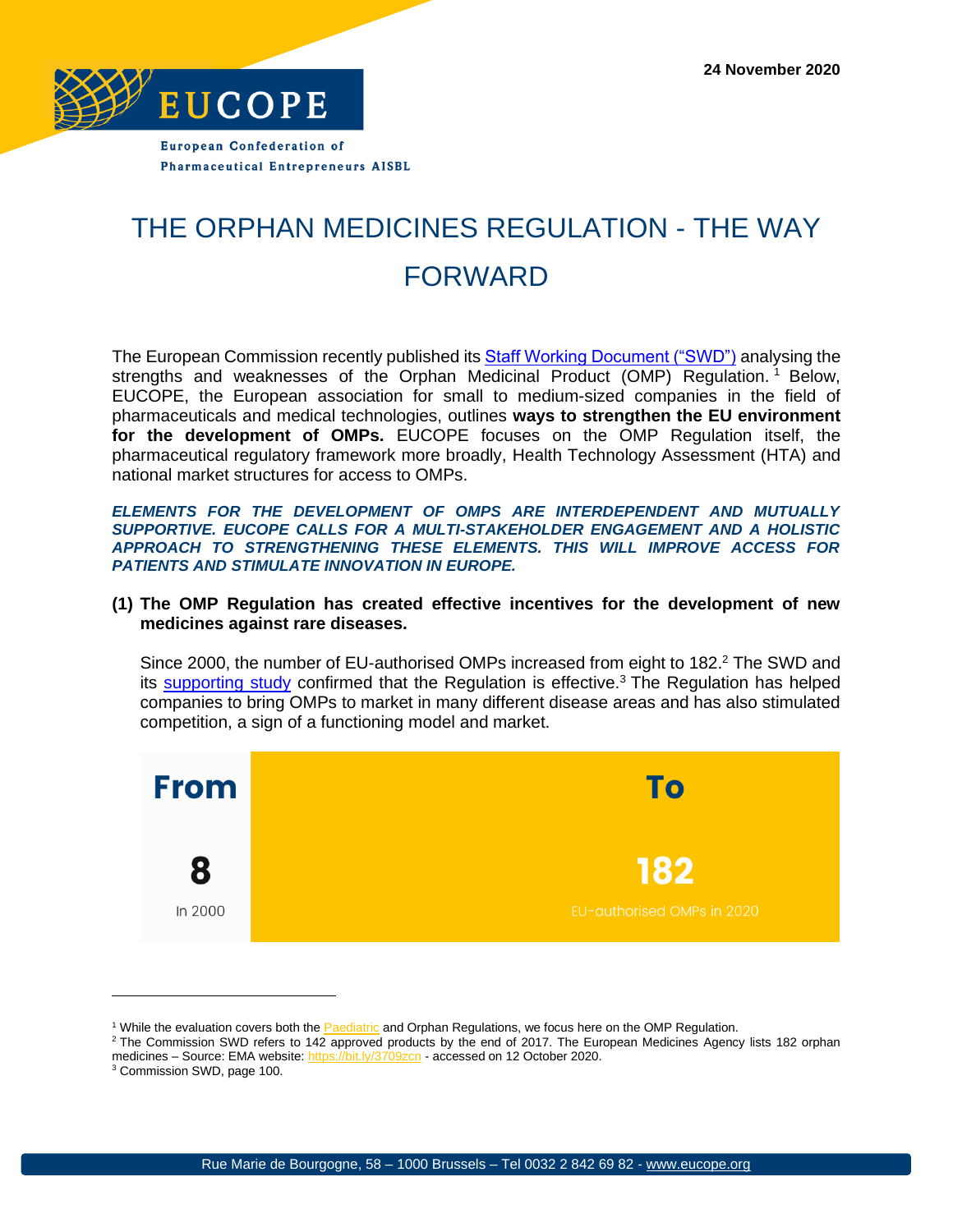

**Pharmaceutical Entrepreneurs AISBL** 

This competition, in turn, led to additional and differentiated therapies becoming available to patients.<sup>4</sup> Profits from products can be reinvested into subsequent and additional R&D. However, 48% of OMPs have revenues of less than EUR 10mln in the EU,<sup>5</sup> and investment in the development of OMPs remains risky and far from immediately profitable. The SWD confirms that additional costs to society of OMP development are very limited,  $6$  while additional benefits to patients and society are very substantial (from 210,000 to 440,000 life years).<sup>7</sup> In Europe, the overall cost of OMPs is estimated at around 7% of pharmaceutical spending;<sup>8</sup> about EUR 10.5bn per year.

> **Benefits to society** > 210,000 **Life Years** Projected number from the Commission SWD

However, 95% of rare conditions are still without an authorised treatment, so it is critical to improve the European regulatory, scientific and financial incentives eco-system for OMP development. There are 6,000 rare diseases globally and 95% of these do not have an authorised treatment option. However, there is a very uneven distribution of patients within that spectrum of rare diseases. 400 of the 6,000 are responsible for 98% of rare disease patients. Only 149 of the 6,000 rare diseases account for 77-81% of patients.<sup>9</sup> In order to

<sup>4</sup> NB: We are sceptical of any regulatory model that would disincentive further development in orphan conditions where a treatment is already authorised. This will not be in the best interest of patients to have research re-directed into other areas once a treatment option has been made available. A second treatment may not only offer a better risk-benefit profile, it could even be curative. We are sceptical of any regulatory model to only develop medicines for disease areas where there is no single treatment option. It would not be in the best interest of patients to have research re-directed into other areas once a treatment option has been made available. A second treatment may not only offer a better risk-benefit profile, but it could also even be curative.

<sup>5</sup> Commission SWD, page 67.

<sup>6</sup> Commission SWD, page 64.

<sup>7</sup> The Commission SWD assesses the benefits in Quality-Adjusted Life Years (QALYs) which is a measure from health economics. <sup>8</sup> For 2017, the OMP share was estimated to be at 7.2%, or approximately 10.5 billion euros against the approximately 147 billion euros spent in total in medicines. Source[: https://ojrd.biomedcentral.com/articles/10.1186/s13023-019-1246-7](https://ojrd.biomedcentral.com/articles/10.1186/s13023-019-1246-7) - accessed on October 12, 2020.

<sup>9</sup> Nguengang Wakap, S., Lambert, D.M., Olry, A. *et al.* Estimating cumulative point prevalence of rare diseases: analysis of the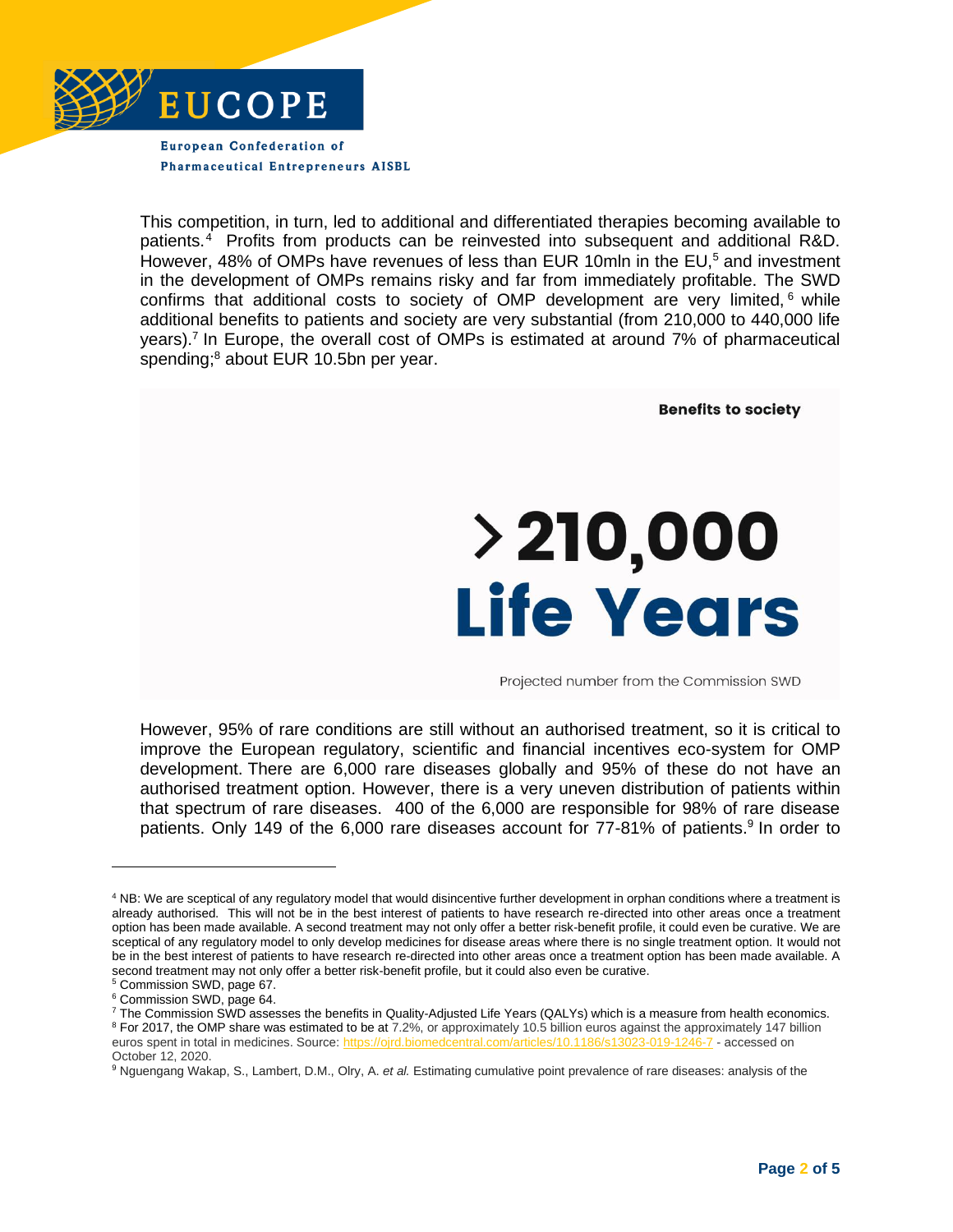

better address unmet medical needs and identify new solutions, there is a clear need for a better understanding of the underlying issues for this skewed distribution.



To better address all rare diseases, we need a multi-pronged approach, including a quantum leap in the funding of new research.

*EUCOPE recommendation: Lack of research and funding hinders our knowledge of the +6,000 rare diseases. EUCOPE encourages policymakers to develop more incentives for biopharmaceutical companies active in rare diseases. These could include a special set of incentives to overcome challenges in basic research and clinical development.*

*(2)* **We need regulatory and HTA framework flexibility to foster innovation. Flexibility should be coordinated and supported through the EU Industrial and Pharmaceutical Strategies, and the biopharmaceutical sector should stay at their core.** 

Incentivising R&D only goes so far in tackling the significant unmet medical need in rare diseases. In disease areas with few patients globally, there are enormous issues related to scattered and scarce data, which negatively impact on R&D and regulatory approvals, and delay patient access.

Orphanet database. *Eur J Hum Genet* **28,** 165–173 (2020)[. https://doi.org/10.1038/s41431-019-0508-0](https://doi.org/10.1038/s41431-019-0508-0) , figure 4. Accessed at <https://www.nature.com/articles/s41431-019-0508-0> on Oct 12, 2020.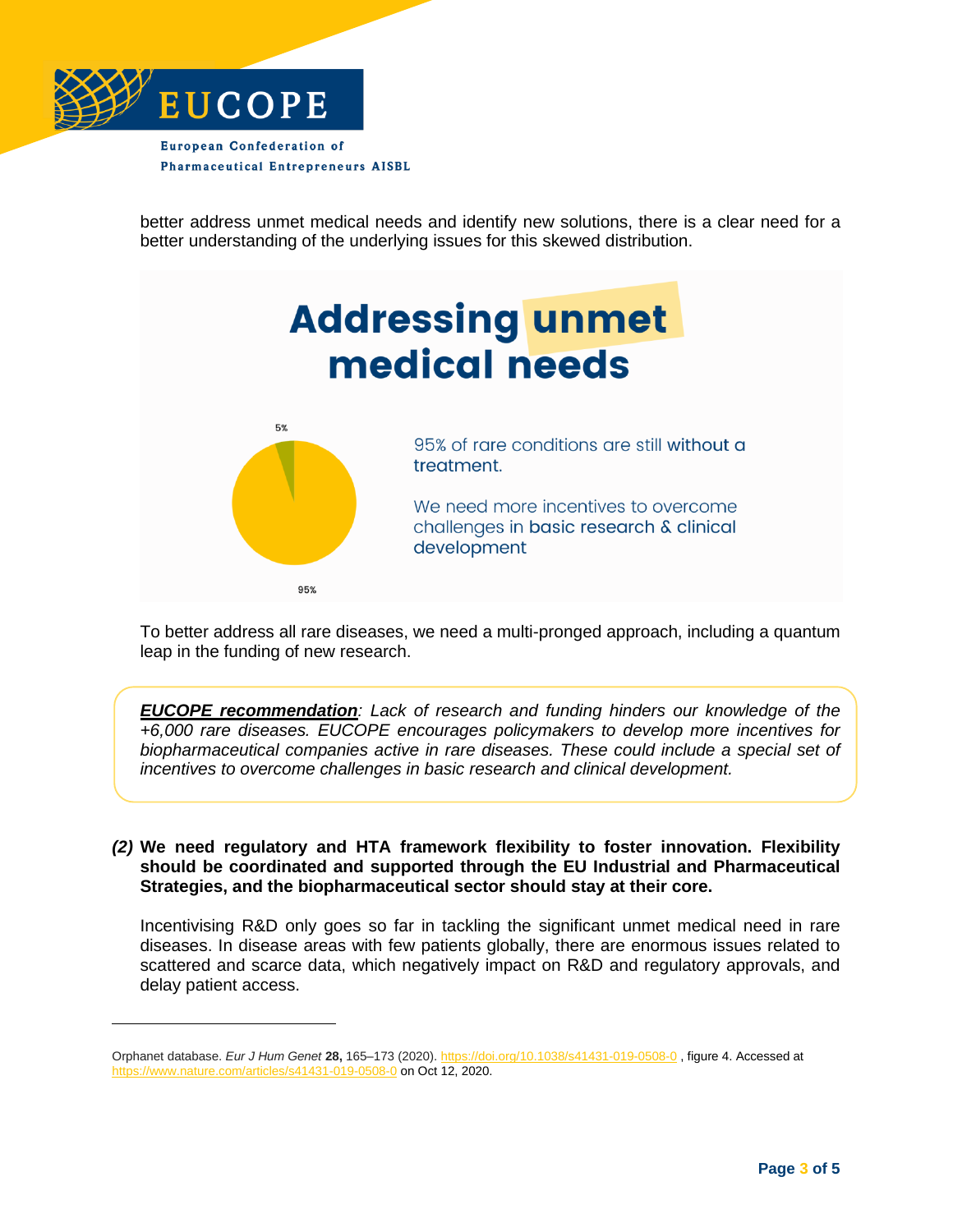

**European Confederation of Pharmaceutical Entrepreneurs AISBL** 

## **Regulatory Innovation**

**Coordinated through the EU Industrial & Pharmaceutical Strategies** 

Complemented by new infrastructures such as bio-banks and digital health



To tackle this, we need more acceptance of Real-World Evidence (RWE) and closer European collaboration on HTA. We need a better framework and closer alignment on requirements from EMA committees, and a forward-looking strategy that builds on the lessons from the COVID-19 crisis as regards regulatory flexibility. The EU shall adopt the proposed HTA Regulation, provided the final compromise doesn't lead to requirements duplication and strengthen the collaboration between Regulators, national HTA bodies, and payers on evaluation and access. This should all be underpinned by dedicated strategies for the biopharmaceutical sector, and follow-through on the European Commission's commitment<sup>10</sup> to allocate more resources to key EU Agencies such as the EMA.

*EUCOPE recommendation: We must build on the past twenty years of scientific and regulatory developments and on the lessons from the COVID-19 pandemic to optimise and streamline regulatory pathways for OMPs. As noted in [our position on the Pharmaceutical](https://www.eucope.org/eu-pharmaceutical-strategy-value-chain-approach-with-innovation-leadership-at-his-core/)  [Strategy](https://www.eucope.org/eu-pharmaceutical-strategy-value-chain-approach-with-innovation-leadership-at-his-core/) for Europe, regulatory innovation should be complemented by new infrastructures such as biobanks and pan-European diseases registries, e-health systems, and public-private partnerships in the areas of RWE.*

## **(3) Access to OMPs should be made more inclusive. Investment in rare disease patients is an investment in society**.

The SWD highlights that OMPs are not equally accessible to patients in all EU countries. Access is a shared responsibility and requires an aligned approach between all stakeholders, with Member States playing a crucial role. In the case of rare diseases, there are specific access obstacles on top of those experienced in more common disease areas. Not all EU countries currently have the expertise and specialised treatment centres to diagnose and treat

<sup>&</sup>lt;sup>10</sup> The Commission is expected to extend the mandate of EMA and the ECDC on November 11  $\frac{link}{ }$ .